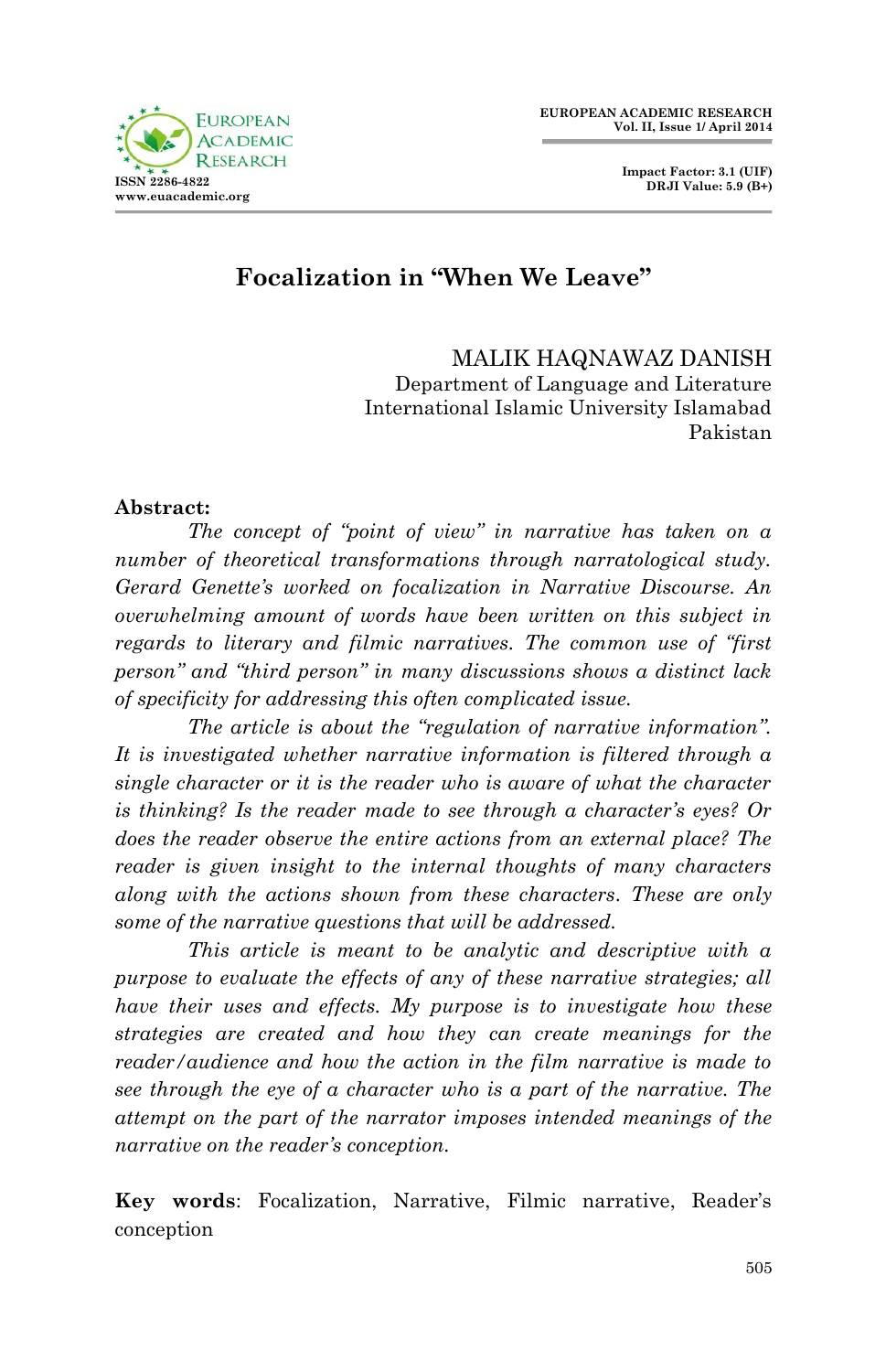# **1. Introduction**

Focus of the study is specifically on texts about "point of view" in relation to narrative. Writings on focalization in literature are numerous, with many variations of theories. I have settled on Genette's work as a basis for my discussion and to detail the model offered by Mieke Bal. Many authors have followed his work by adding, in my opinion, often unnecessary complications to his system. These complications offer little gain in descriptive power. I shall attempt to discuss the concept of focalization by analyzing the movie *When We Leave* and find out the point of view by the narrator in respect to the conceptions of the viewers.

Writings on this topic in regards to film are also quite numerous. Being a visual media, filmic theories bear some relation to the studies of meaning making, but there are many places where the two differ. In particular are issues of the "camera" and the "profilmic" (that is, the material that exists as that which is filmed (actors, sets, all the spectacular means etc). There is always a multiple layer of meanings in the visual signs of the movie, offering the audience to perceive and to extract meanings out of it.

#### **1.1 Focalization**

In his highly influential work, *Narrative Discourse*, French narratologist Gerard Genette posited the concept of focalization, originally describing it in such ways as "the question who sees?" (Genette 1980, 186), "who is the character whose point of view orients the narrative perspective," (Genette 1980, 186) and the "regulation of narrative information" (1980, 162). Later, he offered, the "selection of narrative information with respect to what was traditionally called omniscience" (Genette 1988, 74). The concept has been debated by narratologists ever since, with numerous refinements, expansions, and criticisms. It is not possible to address even a majority of the debate, though two of the most cited authors are Bal (1997) and Rimmon-Kenan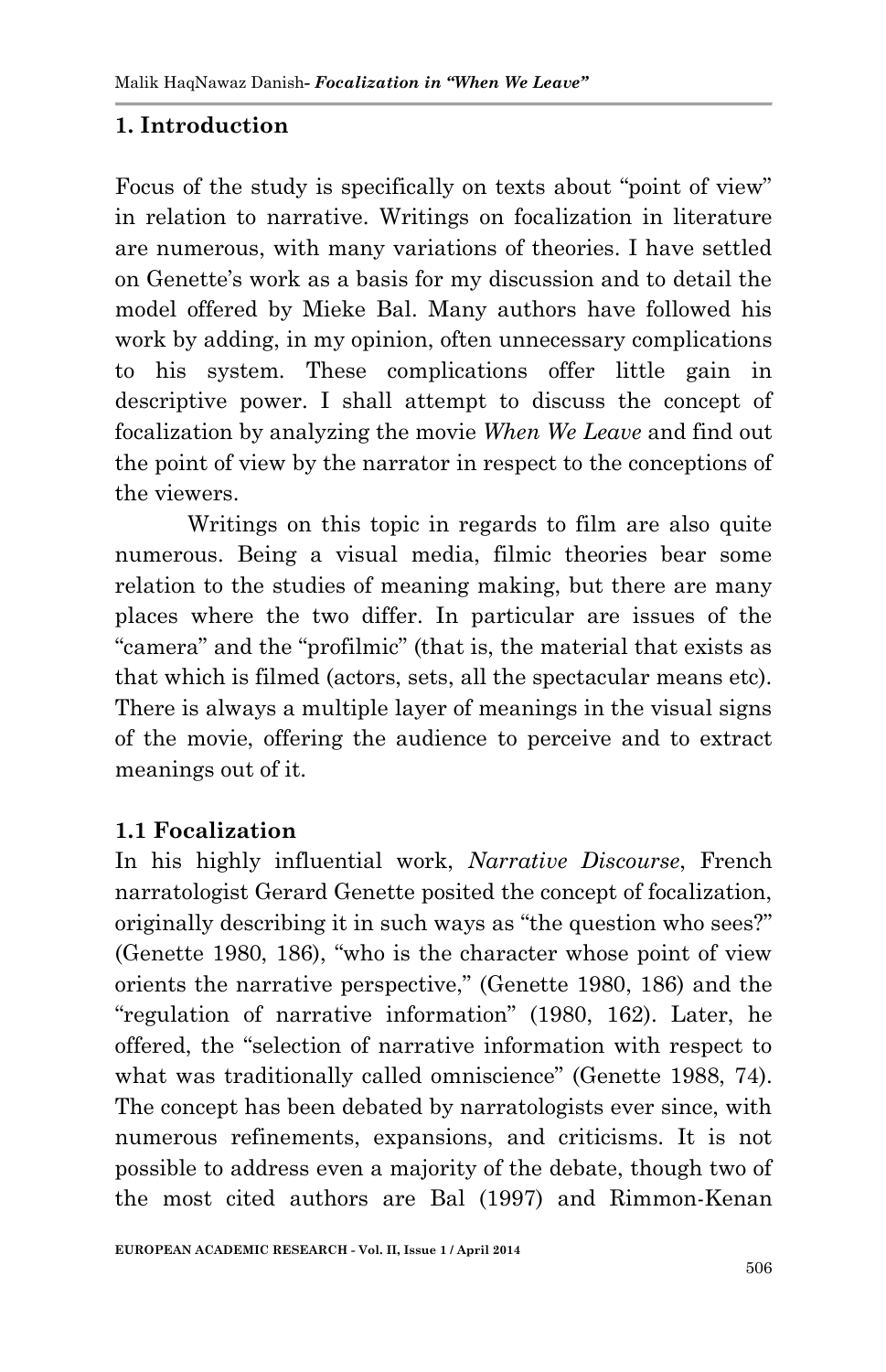(2002). Bal in particular takes Genette's work and adds layers of complication and terminology, creating a system that becomes less descriptively useful the larger it grows and the more it focuses on micro-level changes of focalization. Rimmon-Kenan, on the other hand, offers the useful addition of considering focalization through multiple facets–perceptive, cognitive, and ideological.

For our purposes, focalization is a restriction on narrative information, usually in relation to characters. Though one can imagine narratives with animal or object related focalization, I will refer to focalization in relation to characters to simplify my writing. Focalization is often associated with the protagonist of a narrative.

## **1.2 Narrator vs. Focalizer**

An important part of Genette's original purpose for the concept of focalization was to take the idea of "point of view" or "perspective" in its conventionally considered literary sense and separate out the issue of the narrator from the issue of the "restriction of narrative information." The classic "first person" point of view tends to focus on the grammatical "I" of a narrator without providing the kind of specificity that allows for an "I" narrator who is telling a story through someone else's perception. Genette's classification of narrators can be quickly summarized, as further details will be offered in the analyses below.

Narrators are classified by their relation to the main narrative (diegesis). A homodiegetic narrator is telling a story in which she herself takes part. A heterodiegetic narrator tells a story in which she does not take part. Narrators can also be categorized in relation to the story "levels." An extradiegetic narrator is narrating from outside the story, while an intradiegetic narrator is a narrator inside the story. There can also be hypodiegetic narrators who are narrating from within an intradiegetic narrator's narrative.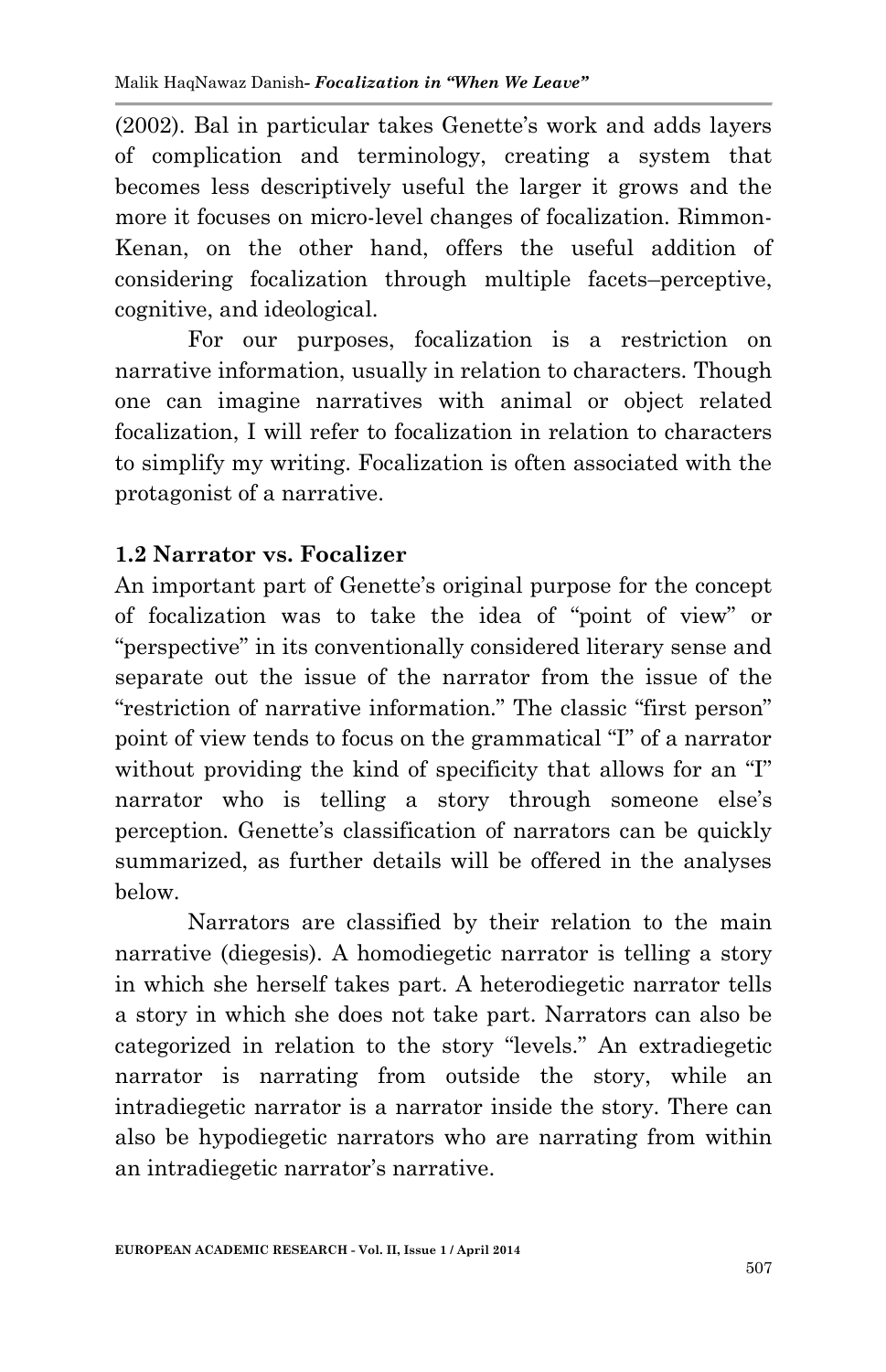## **1.3 Location of Focalization**

The facet is concerned with the location of focalization as seen through the number of characters used for focalization. Free focalization or "zero focalization" or "non-focalized") is a narrative with access to the perceptions of any character where focalization can shift between any number of characters. Fixed focalization is when only one character is accessed ("limited point of view"). In between these two extremes are degrees of variable focalization, where the focalization shifts between a limited number of characters.

Focalization is not always consistently located. Even the most fixed focalization, where the whole story only offers narrative information through one character, often includes small moments where information outside the focalizing character's perception/knowledge is available. Genette calls this a "paralepsis." The shift from variable focalization to free focalization cannot be easily demarcated outside of a specific narrative context. One can imagine a narrative wherein each of a hundred sections is focalized through a different character that could be considered variable focalization, whereas another narrative where the narrative is focalized through one hundred characters seemingly at random could be considered free focalization. As noted above, the location of focalization is often, but not necessarily, connected to the protagonist of the narrative. An observing focalizer who acts as a witness to the protagonists actions could also be used.

## **1.4 Cognitive Focalization:**

A second facet of focalization concerns the narrative's access to the focalizer's inner thoughts, feelings, memories, and other intellectual processes. It is called internal focalization when the narrative has access to those aspects of the character, while external focalization is when those processes are not accessible except as perceptible from the actions and words of the character. External focalization may also disappear in the case of dreams, fantasies and flashbacks. In the famous dream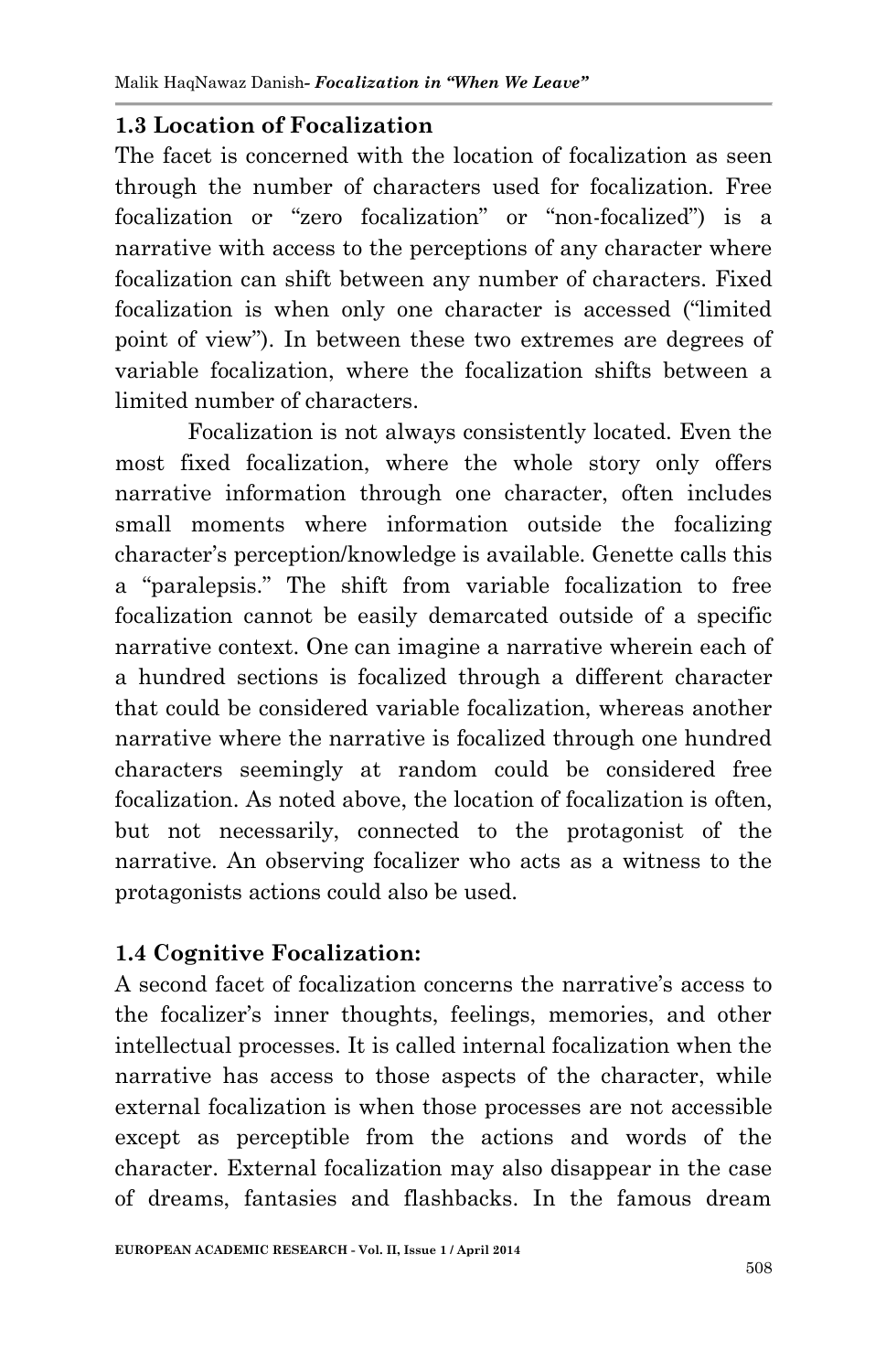sequence from Spellbound (1945), it is the mind of the character that is visualizing the contents of the frame. Focalization is here only internal (and supported intermittently by internal narration). Flashbacks, a very common narrative aspect in classical film, are frequently supposed to express the memory of a character who would then become focaliser. In theory, external focalization would disappear throughout flashback. This is actually not so in most films.

## **1.5 Focalization in Film Narrative**

Tolton says, referring to a scene from Louis Malle's Ascenseur pour I'echafaud (1958):

> (…) the spectator does not think to query this unexplained exit to the balcony by the narrating point of view. (Tolton 1984, 277).

The phrase «narrating point of view» reveals a confusion between narration and point of view which modern narratology has tried to solve in the field of prose narrative with the introduction of the concept of focalization. In a novel, accordingly, focalization is previous to narration and therefore, to a certain extent, independent from it. The same kind of information can be narrated, for example, by means of a homodiegetic or of a heterodiegetic narrator .Without disagreeing with Genette's concept, but underlining its relevance in the analysis of a text, Mieke Bal gives a detail account of explanation: "Focalization is [...] the relation between the vision and that which is 'seen', perceived" (Bal 1985, 100).

This definition implies the existence in a narrative text of a, focaliser - the origin of the vision or agent that performs the vision - and difocalized -the object of that vision. In this sense, the whole of the text is focalized in one way or another, whereas there would be elements of the fabula (story according to Genette and other narratologists) which would be "nonfocalized" and therefore left out of the text altogether. It is only the "perceived" information, physical or psychological, that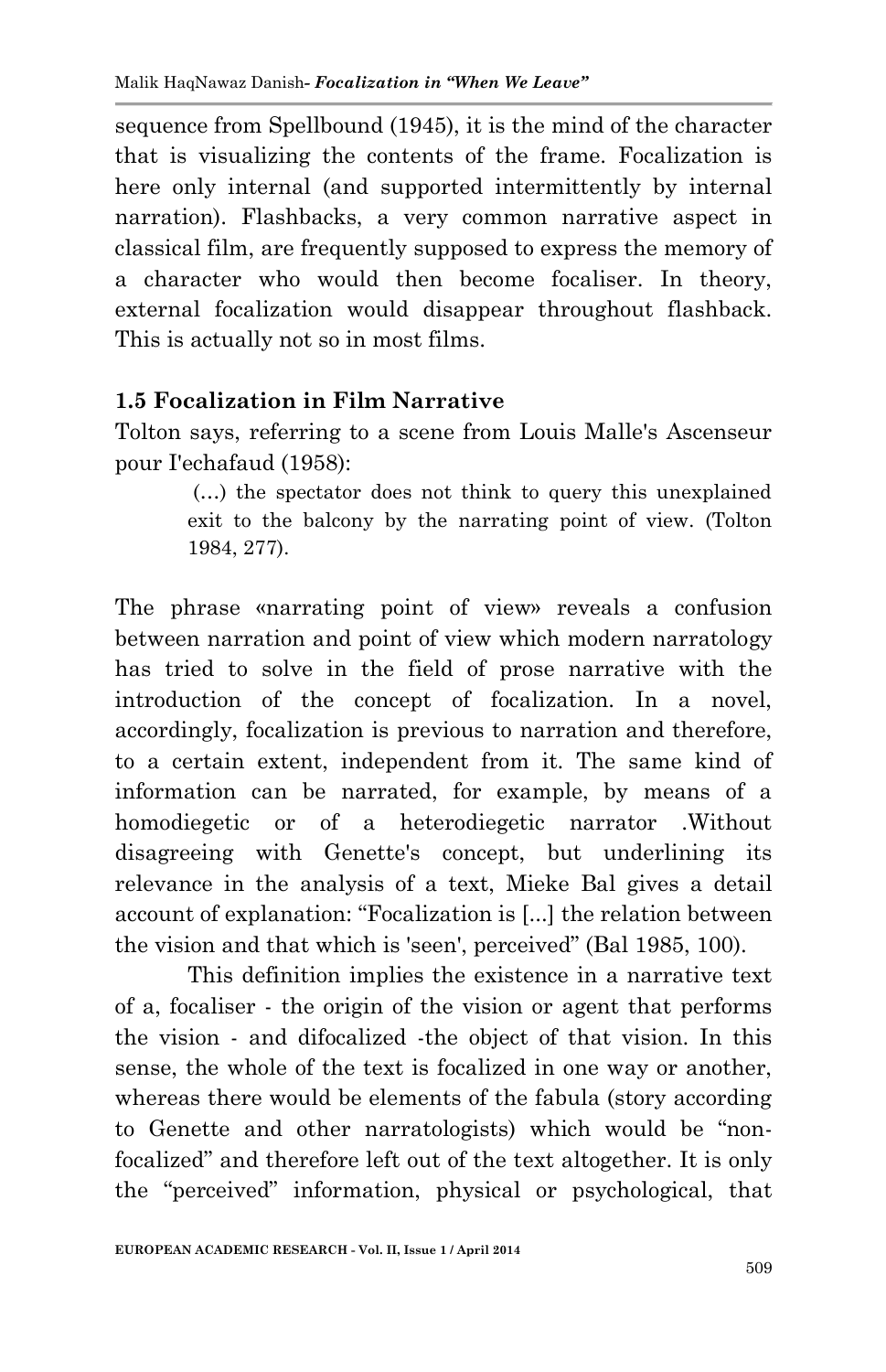appears in the text. For Mieke Bal then, clearly, selection of information equals perception.

It is obvious that the selection of information presented in the narrative is always, in a sense, performed "outside" the text, by the author, but precisely because the author is outside the text, his/her intervention is not necessarily relevant for an analysis which is concerned with the text itself. Mieke Bal says: Focalization is in my view, the most important, most penetrating and most subtle means of manipulation (Bal 1985, 116).

It is, therefore, Bals, rather than Genette's concept of focalization that will be used here from now on. By rejecting Genette's remarks, we are only considering the possibility that an agent of the fabula can focalize the information that we receive in the text, as well as an agent external to it. The study of this external focalizer, however, is not always as relevant as that of the internal focalizer, whenever character-bound focalization exists in a text.

Narratology is the study of narrative texts in general, not only novels. There are other ways of presenting a story, from the narrative poem to the cartoon strip. Some of them, do not use the written or spoken word as their only means of expression. Indeed, in some cases, spoken or written language is not used at all. These terms are rightly rejected by both Genette and Bal in as far as they have traditionally been confused with narrator, as in the example that opened this paper, but can usefully be kept in order to differentiate this activity within the text, from time, space and character aspects. It is through cinema, television and video, and not through novels that most stories are told nowadays. On the other hand, narratology has proved an efficient method of analysis when consistently applied to film texts. Mieke Bal (Bal 1985, 5). Focalization is like a character or a space, narrated in the text. A film narrative does not need the existence of an explicit narrator, as this agent is defined by theories of the novel, for the activity of narration to take place. As Branigan says: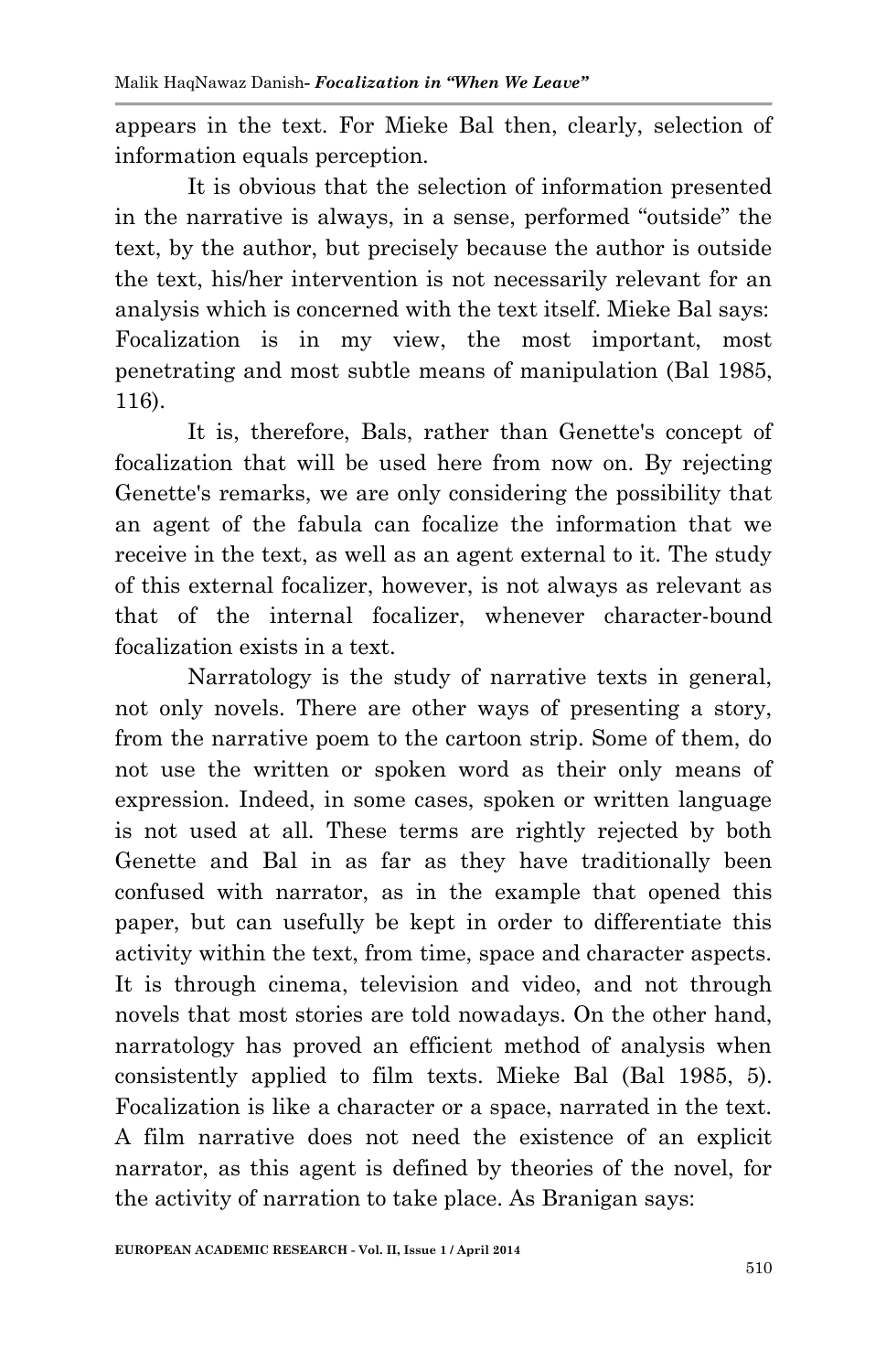In film, the narrator is not necessarily a biological person, not even a somehow identifiable agent like in the novel, but a symbolic activity: the activity of narration (Branigan 1984, 40)

# **2. Analysis**

In When We Leave, Sibel plays Umay, a young mother who flees her abusive husband and leaves Turkey to return to her family in Berlin. She finds a devastating journey in Germany and gets surrounded by the darkness of patriarchal traditions.

Umay's younger sister is going into an arranged marriage, and it is implied that Umay's marriage had been likewise arranged. It's a marriage Umay can no longer tolerate. Along with other viciousness, her husband has beaten her and locked their fiveyear-old son in a closet. Yet after revealing this to her father, he tells her that she must return to Turkey, saying, "You belong to your husband now; you are a married woman." When she emphasizes that her husband repeatedly beats her, her father says, "The hand that strikes is also the hand that soothes." There's no way she can win. In sharp contrast to her marriage, the relationship that eventually develops between Umay and a German boyfriend is truly natural and loving, one based on mutual respect. Her father will no longer speak to her when she comes up with the idea of divorcing her husband.

At first, her family in Germany is delighted to see her, but they keep asking about Kemal. When her father Kader and older brother Mehmet learn the truth, they are disappointed.

Despite Umay's protests, Kader makes it unequivocally clear that Umay must return to her rightful owner or consider herself banished from the family. While Umay must protect herself and her son, she cannot turn her back on the only family she has ever loved. Unfortunately, the warning of her friend proves tragically correct—her family will always choose their community over a mere daughter.

Having grown up in Germany, Umay is a German citizen. So she struggles with questions of identity: She still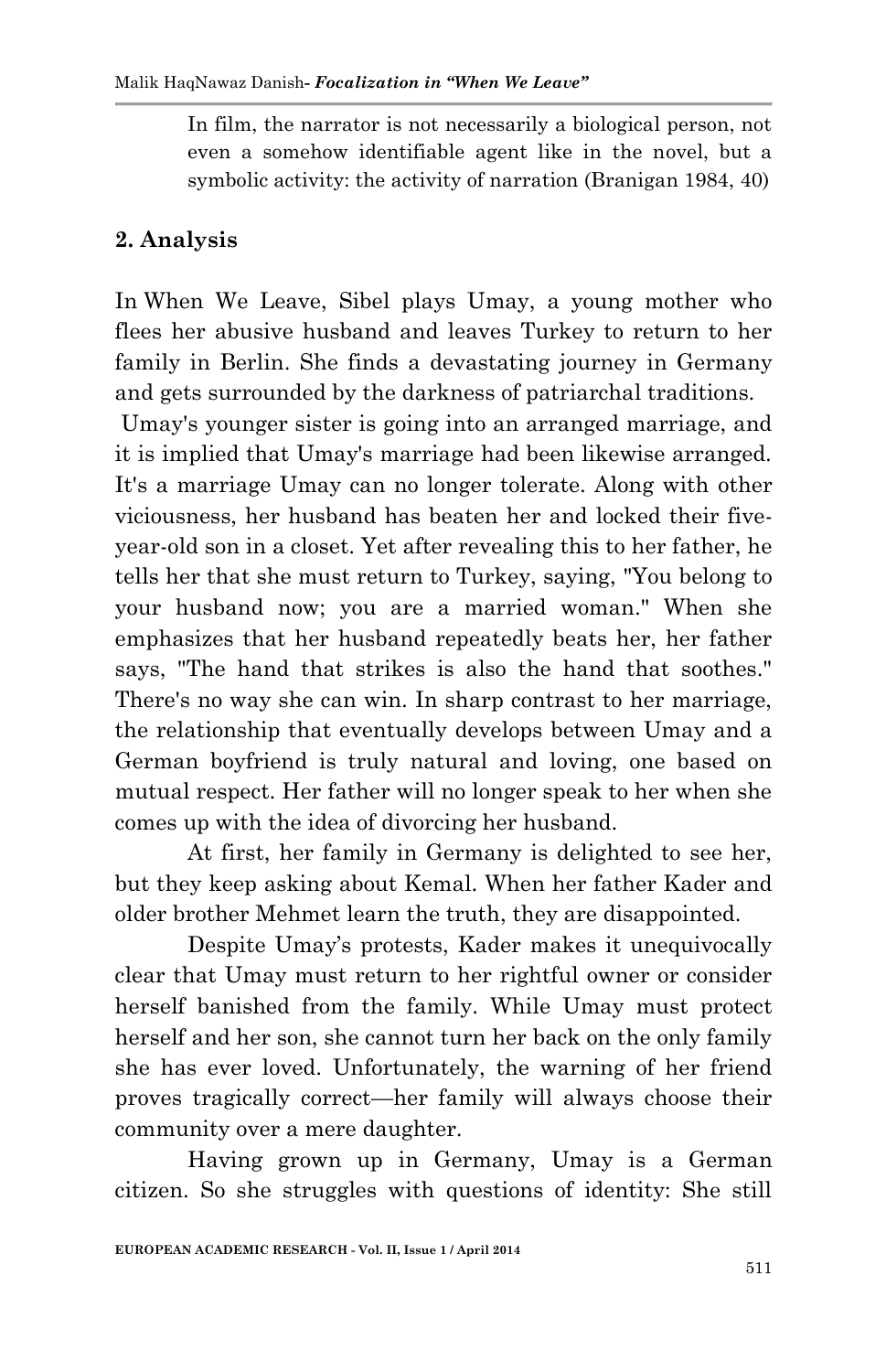loves her family, and she knows that in their minds she has brought disgrace to them. She tries to make amends for, but every attempt is snubbed. When her family continues to insist on her returning to Turkey and her husband, she burns her passport in the kitchen sink. It is a very bold act, a point of no return. But the family's ties to the community are stronger than those to a daughter. In one heartbreaking scene, Umay's boss at a catering company tells her, "If the choice comes between you and the community, they will not choose you", and that what happens in the movie.

In one revealing scene, Umay's older brother throws her down in an alley outside of the hall where her sister is getting married. Umay interfered in the ceremony as she needs to confirm to the promise made with her son about attending the marriage ceremony. The family, on her sight, secures glances from the people as they suspect her presence may pose of threat of disgrace for them and eventually spoils the ceremony. She is dragged out of the hall and is carried to blind alley by her elder brother Mehmat. As she's crying in the gutter, he says to her, "I never want to see you again." But then, as he walks away, he stops for a moment to strike her and then climbs the stairs. That moment visually shows his ambivalence about what he has just done. He loves his sister, but he can't break away from his perverted sense of "honor." In one second, the conflict between love and tradition is illustrated.



**EUROPEAN ACADEMIC RESEARCH - Vol. II, Issue 1 / April 2014** In another remarkable scene, Umay's father, in the hospital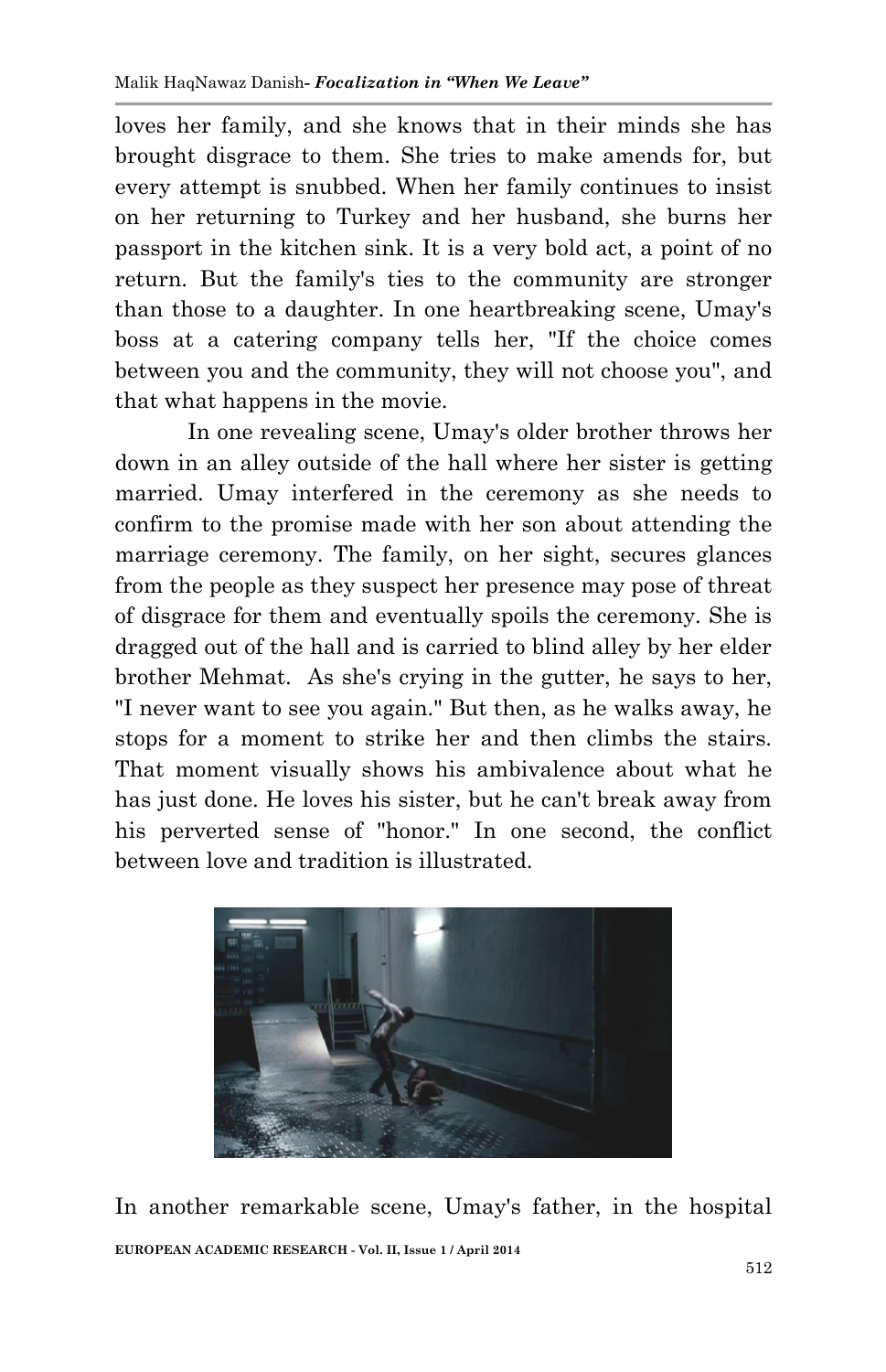after suffering a heart attack, apologizes to Umay, but the apology turns out to be terribly ironic in a way that is devastating to both Umay and the audience. Her father, after his return from his own native village and perhaps seeking advice from his own father, the traditional authority of the family, decided to kill Umay in the name of honour, but unfortunately, the task given to the younger brother failed owing to his commitment and relation with his elder sister. He runs away after aiming at Umay and dropped the pistol. The elder brother, on the other hand is employed to keep the task but when he darted the knife into the flesh of Umay, her abrupt movement caused the knife kill his son. The scene is tragic and sensational as the killer, Mehamt sheds the tear over the attempt.



*When We Leave* is a truly intense film that depicts all manner of crimes committed in the name of so-called honor. We witness spousal abuse, abduction attempts, stalking, and worse. Yet, for Umay, the emotional isolation for her family is the hardest to bear.

The ending of the movie is heart rending as she moves with the dead body of her son in her hands and feels uncomfortable to hold him while he is dead. She walks along the road to nowhere as she losses the entire meanings of her life. Throughout the story, one feels sympathy for Umay and her life. The entire narration is focalized in the single character of Umay.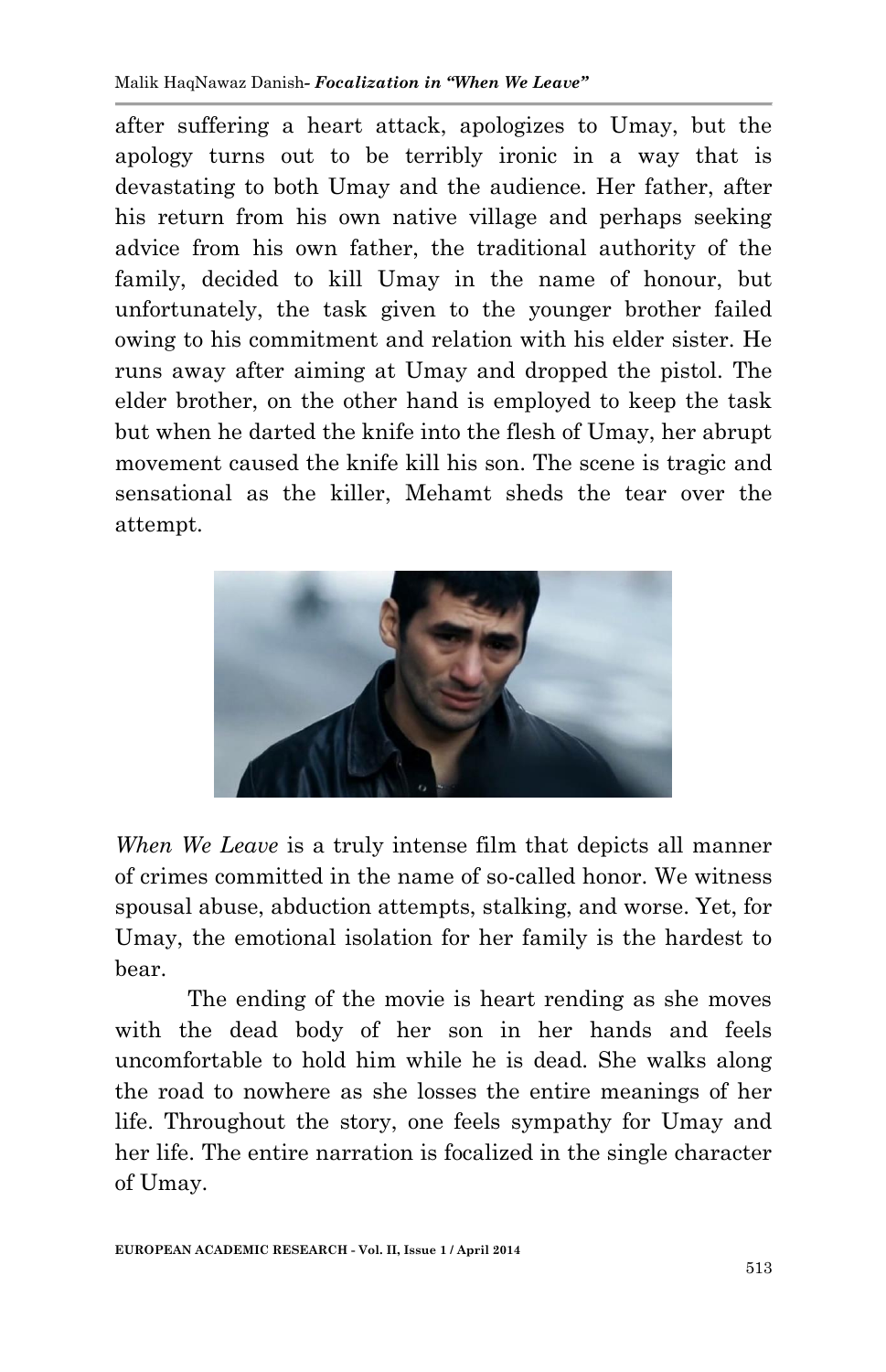

On the other hand, there are clues in the narration regarding the stubborn and undaunted spirits of Umay that bring about her tragedy. She, being a Muslim woman, was brought up in the family where the norms of the society were given value. We see Umay at the dining table with her family and her father scolding the younger son for coming late home. He even slaps him for his impudence. On the other hand, when Umay's husband slaps his son for not listening to him while having diner, we feel pity for the little boy locked up in a closet. The grind may be taken as the act of training on the part of the little boy who must learn to behave in early age. The difference between both the act of scolding and slapping sons has different interpretations and responses. These responses are just the off shoot of the focalization on the part of the narrator who makes the act of slapping an act of tyranny on the part of Kemal, and casual routine on the part of Kader, father of Umay.

The second evidence is strong enough to analyze the event with a *point of view*. The movie starts with Umay lying on the patient stature with the operation apron. The nurse asks her if she is ready for the proceedings, to which she nods. She went to the hospital for an abortion. She gets the child aborted for reason that she was not happy with her husband, and beating of son claims to be the last event before her departure. The audience does not feel pity for the baby child who was yet to be born. She kills him/her. She does the same act as her brother in the last scene does. She is equally a killer as her brother Mehmat, but the excuse for Mehmat is strong enough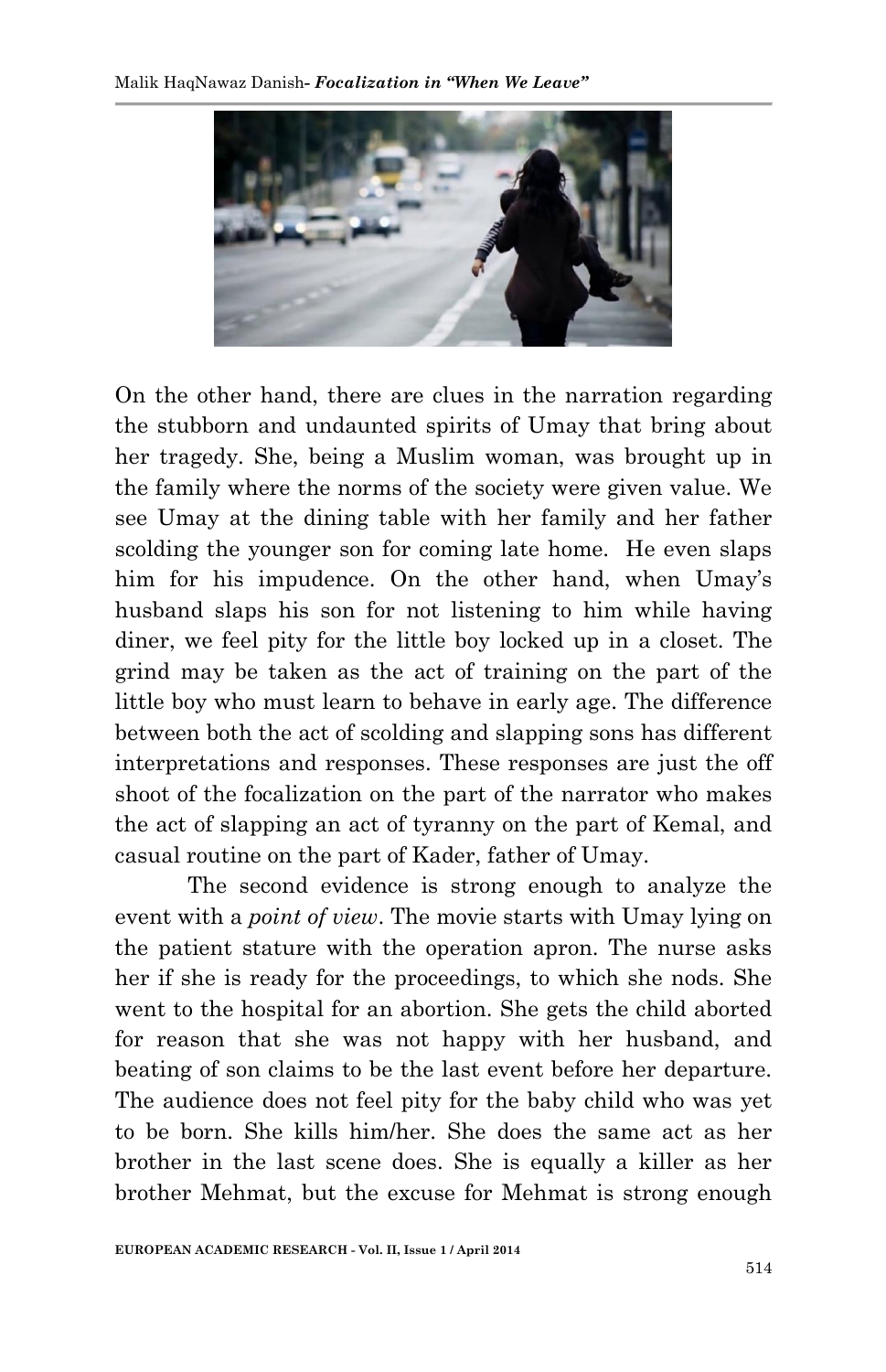as he does not attempt to kill her son, he gets accidentally murdered. Umay kills her baby intentionally while the act of killing by Mehmat is unintentional. The audience does not take Umay to stand responsible for the act of killing but they do take Mehmat for granted.



The other event to advocate the focalization as the device for generating views or looking at the certain event through the very eyes of the character is evident when Umay's Husband, after beating the son, plays in a childish way to make him happy and makes love with Umay at night but she gives cold responses. We find a contrast in the character of her Husband as he is cruel and quick tempered on the one hand, solacing and loving on the other. But the later side of the picture gets unwatched go. The father has got the right to tame the children if they are not behaving, the attitude we find in Umay's father, but being an audience, fail to accommodate similar behavior in Kader.

# **Conclusions**

Umay is herself responsible for whatever comes into her way, as she is decisive and not ready to yield. The argument she has with her mother in the kitchen is evident to perceive her character as a flat one. She argues with her mother that she will not return to which she receives harsh words. She ends up the debate saying that she does not like to be like her mother. She evidently opted the way of life she desires. The utterance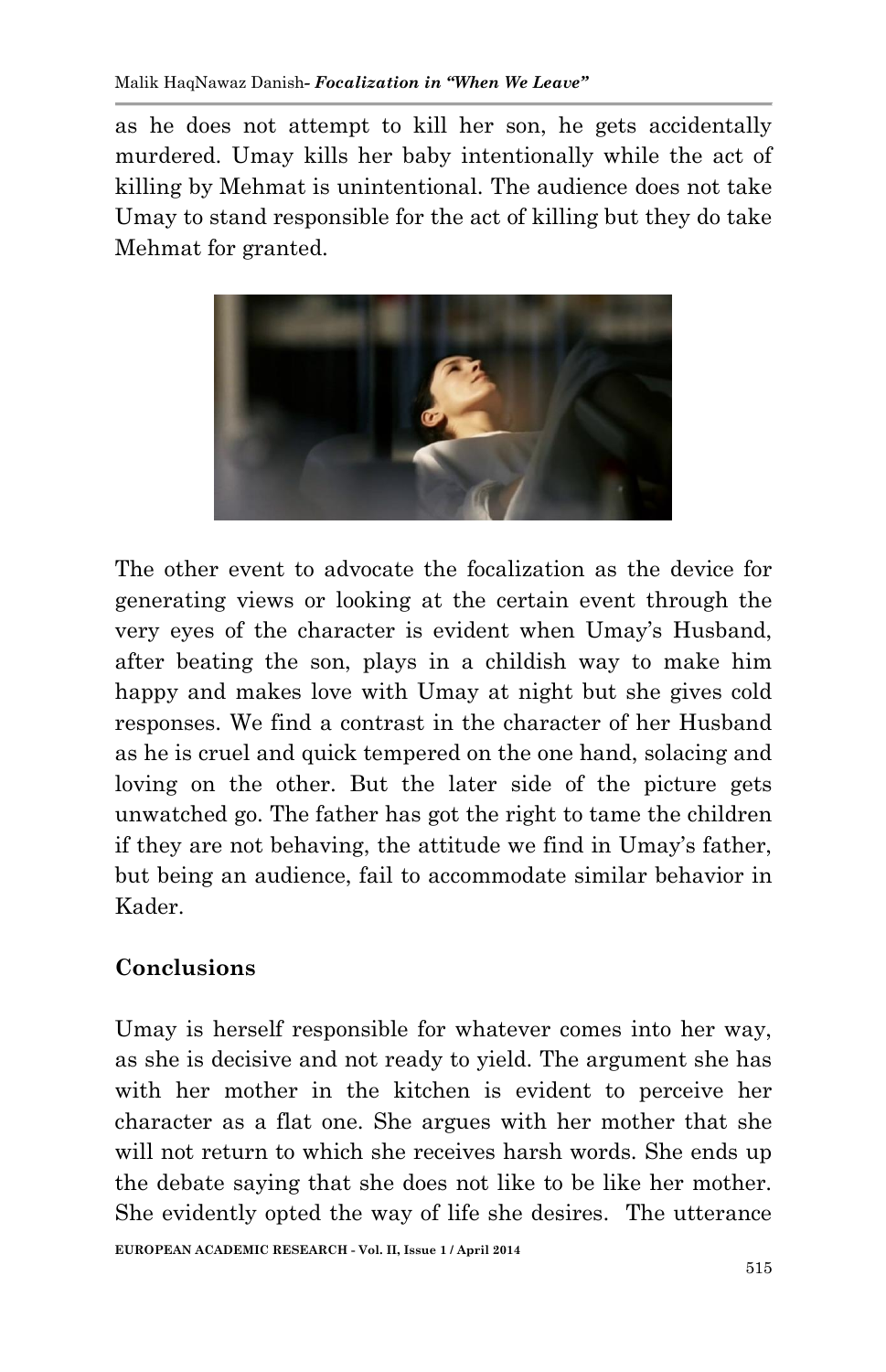states that her mother also led a similar life to which she is not willing to agree. She wants her own world.



In spite of the fact that she challenges the set norms of the society, she still receives sympathy from the audience. The reason is focalization on the part of the narrator that he made audience to look at the events through the eyes of Umay and not through the other characters. The family including the father and brothers of Umay do require response from the audience as they, being the part of the society; have to maintain the norms and values of the set pattern. The vision through audience witness the events in the movie is colour in Umay's eyes. The narrator clearly focalized her character and presented before the audience what Umay sees and perceives.

## **BIBLIOGRAPHY:**

- Bal, Mieke. 1977). *Narratologie: Essais sur la signification narrative dans quatre romans modernes*. Paris: Klincksieck.
- Bal, Mieke. [1985] 1997. *Narratology: Introduction to the Theory of Narrative*. Toronto: U of Toronto P.
- Branigan, Edward. 1984. *Point of view in the cinema: A theory of narration and subjectivity in classical film*. Mouton.
- Genette, Gérard. [1983] 1988. *Narrative Discourse Revisited*. Ithaca: Cornell UP.

Genette, Gérard. [1972] 1980. *Narrative Discourse. An Essay in*